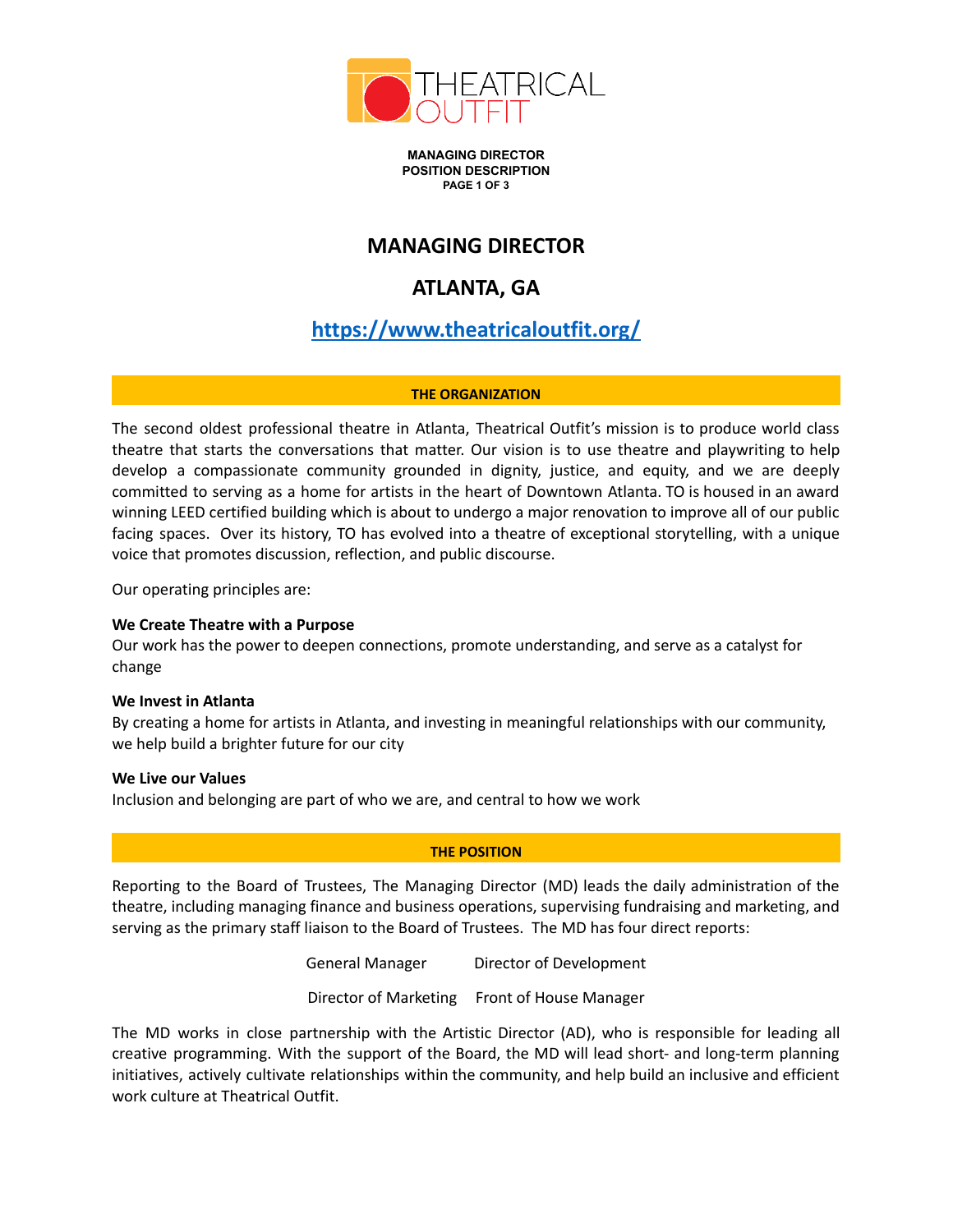

**MANAGING DIRECTOR POSITION DESCRIPTION PAGE 2 OF 3**

#### **RESPONSIBILITIES**

- In collaboration with the Artistic Director, deliver exceptional programs that serve our core mission to "produce world class theatre that starts the conversations that matter".
- Align the work of all staff members and empower them to work as a collaborative team towards common goals, and towards coordinated deadlines.
- In collaboration with the General Manager, create and manage institutional budgets, maintain reporting and auditing infrastructure, create financial reports for the Board of Trustees, and oversee the smooth operation of Theatrical Outfit's building.
- In partnership with the Director of Marketing, implement strategies to maximize earned income goals, generate media exposure, and build brand identity.
- In collaboration with the Front of House Manager, drive effective box office/front-of-house administration, build resources for exceptional patron relationship management, and build an efficient structure to arrange and staff rentals.
- Actively pursue relationships with corporate and community organizations to deepen the impact of the work onstage.
- Build a healthy and inclusive work culture by leading inclusive searches, lending guidance and support to those in managerial roles on leading practices, arranging regular training in diversity, equity, and inclusion leading practices, and working with the Board of Trustees to implement and oversee HR policies that support the organization's mission.
- In close collaboration with the Director of Development, lead the creation and maintenance of a fundraising strategy with clear goals, excellent grant narratives and resources, and clear benchmarks for success.
- Maintain clear and consistent communication with the Board of Trustees and Artistic Director; build and maintain strong partnership with both that drives realization of the business and creative aspects of the organization's strategic plan, as well as its mission and vision.
- Develop and maintain industry ties to assess current trends, harness timely opportunities, and stay abreast of issues that may impact the theatre.
- Engage with external auditors, securing a clean audit each year.

#### **QUALIFICATIONS**

- Minimum of 6 years management and/or business operations experience.
- Non-profit management experience preferred, though we will consider anyone with strong administrative leadership skills and a passion for the arts.
- Familiarity with non-profit accounting and financial management.